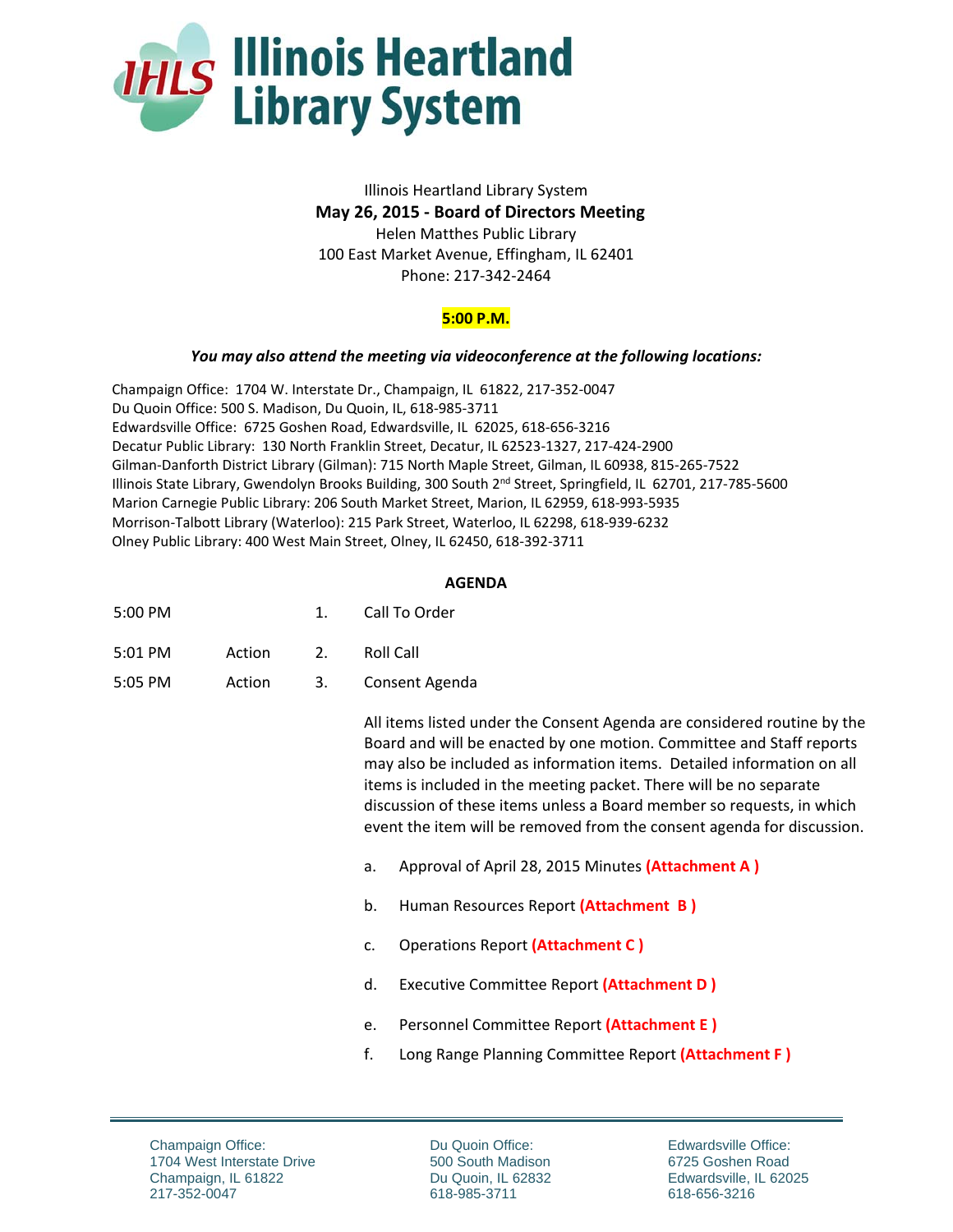|         |             |     | Staff Activities Report (Attachment G)<br>g.                                                                                                                                          |
|---------|-------------|-----|---------------------------------------------------------------------------------------------------------------------------------------------------------------------------------------|
|         |             |     | h.<br>IT Report (Attachment H)                                                                                                                                                        |
|         |             |     | i.<br><b>SHARE/Dream Grant Report (Attachment I)</b>                                                                                                                                  |
| 5:10 PM | Action      | 4.  | Approval of Bills April 2015 (Attachment J)                                                                                                                                           |
|         | Action      | 5.  | Financial Reports (Attachment K)                                                                                                                                                      |
|         | Information | 6.  | <b>FOIA Update</b>                                                                                                                                                                    |
| 5:20 PM | Information | 7.  | <b>Public Comment</b>                                                                                                                                                                 |
| 5:30 PM | Information | 8.  | Communications                                                                                                                                                                        |
| 5:35 PM | Action      | 9.  | Board Elections (Attachment L)                                                                                                                                                        |
|         |             | 10. | <b>Staff Report</b>                                                                                                                                                                   |
| 5:40 PM | Action      |     | Staff Update (Attachment M)<br>a.                                                                                                                                                     |
| 5:45 PM | Action      |     | b.<br>Secondary Employment - IHLS Staff (This portion of the meeting<br>may be held in executive session pursuant to Section 5 ILCS 120 §<br>2(c)(1))                                 |
| 5:50 PM | Action      |     | Personnel (This portion of the meeting may be held in executive<br>c.<br>session pursuant to Section 5 ILCS 120 § 2(c)(1))                                                            |
| 6:00 PM | Information | 11. | Illinois State Library Report                                                                                                                                                         |
| 6:10 PM | Information | 12. | <b>Committee Reports</b>                                                                                                                                                              |
|         | Information |     | Finance<br>a.                                                                                                                                                                         |
|         | Information |     | Personnel<br>b.                                                                                                                                                                       |
|         |             |     | 13. Unfinished Business                                                                                                                                                               |
| 6:15 PM | Action      |     | Review of Closed Session Minutes, January 2012 - July 2014 Report<br>а.<br>(This portion of the meeting may be held in executive session<br>pursuant to section 5 ILCS 120 § 2(c)21)) |
| 6:25 PM | Information |     | Required Citations (Attachment N)<br>b.                                                                                                                                               |
|         |             | 14. | <b>New Business</b>                                                                                                                                                                   |
| 6:30 PM | Action      |     | Employee Health Insurance (Attachment O)<br>а.                                                                                                                                        |
| 6:50 PM | Action      |     | Personnel Code Update (Attachment P)<br>b.                                                                                                                                            |
| 7:00 PM | Information |     | Online Auction Process (Attachment Q)<br>c.                                                                                                                                           |
| 7:05 PM | Information |     | <b>IHLS Operations Committee</b><br>d.                                                                                                                                                |
| 7:10 PM | Information |     | Unserved or Non-taxed residents (Attachment R)<br>е.                                                                                                                                  |
| 7:20 PM | Information |     | RAILS System Membership Standards Committee<br>f.                                                                                                                                     |
|         |             |     |                                                                                                                                                                                       |

Du Quoin Office: 500 South Madison Du Quoin, IL 62832 618-985-3711